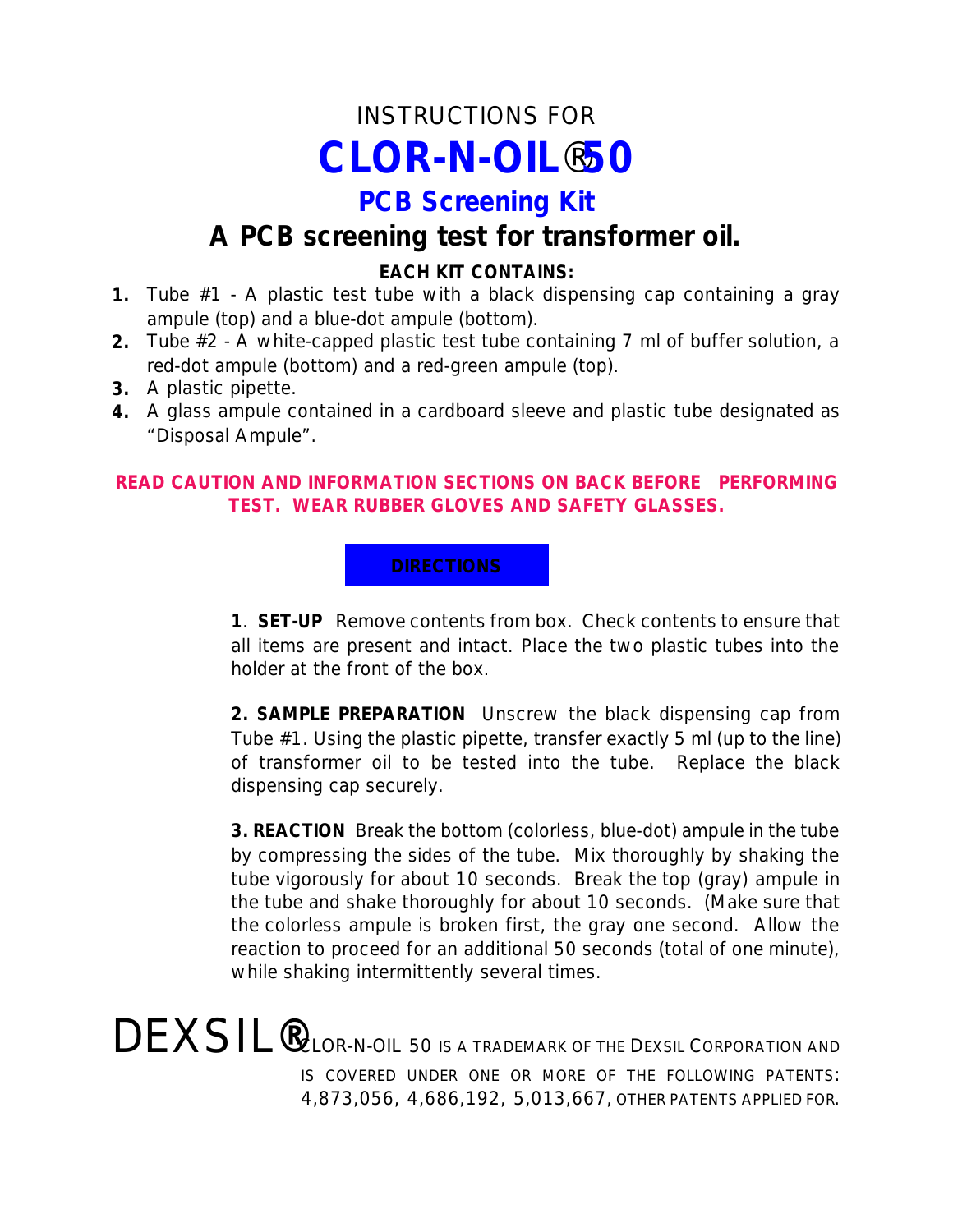**4. EXTRACTION** Remove the caps from both tubes and pour the clear buffer solution from Tube #2 (white cap) into Tube #1. Replace the black cap tightly on Tube #1 and shake vigorously for about 10 seconds. Vent the tube carefully by partially unscrewing the dispensing cap. Close securely and shake well for an additional 10 seconds. Vent again, tighten cap and stand tube upside down on its cap. The oil mixture should no longer appear gray. Allow the phases to separate for a full two minutes. If the oil layer is below the buffer layer, discontinue the test at this point as the oil is primarily pure PCB (Askarel). See photograph on the back of this sheet. If the oil layer is above the water layer, continue the test.

**5. ANALYSIS** Position Tube #1 over the top of Tube#2 and open nozzle on the black dispensing cap. Be sure to point the nozzle away from the operator while opening it, and check that the nozzle is open completely before dispersing the clear solution. Dispense 5 ml of the clear solution into Tube #2 (up to the 5 ml line) by squeezing the sides of Tube #1. Close the nozzle on the dispensing cap on Tube #1. Replace the cap on Tube #2. Break the bottom (colorless, white-dot) ampule and shake for 10 seconds. Break the top (red-green) ampule and shake for 10 seconds.

**6. RESULTS** Observe the resultant color immediately and compare to the color chart below for chlorine determination. If the solution appears purple, the oil sample contains less 50 ppm PCB. If it solution appears yellow or colorless, it MAY contain more than 50 ppm PCB and should be tested further by a PCB specific method. Disregard any color that may develop in a thin layer of oil that might form on top of the solution.

**7. DISPOSAL** Open the "Disposal Ampule" container and drop the ampule into Tube #2. Replace the cap on the test tube. Crush the ampule by squeezing the sides of the tube. Shake for 5 seconds. This reagent immobilizes the mercury so that the kit passes the EPA's TCLP test. See caution section below for additional information on disposal.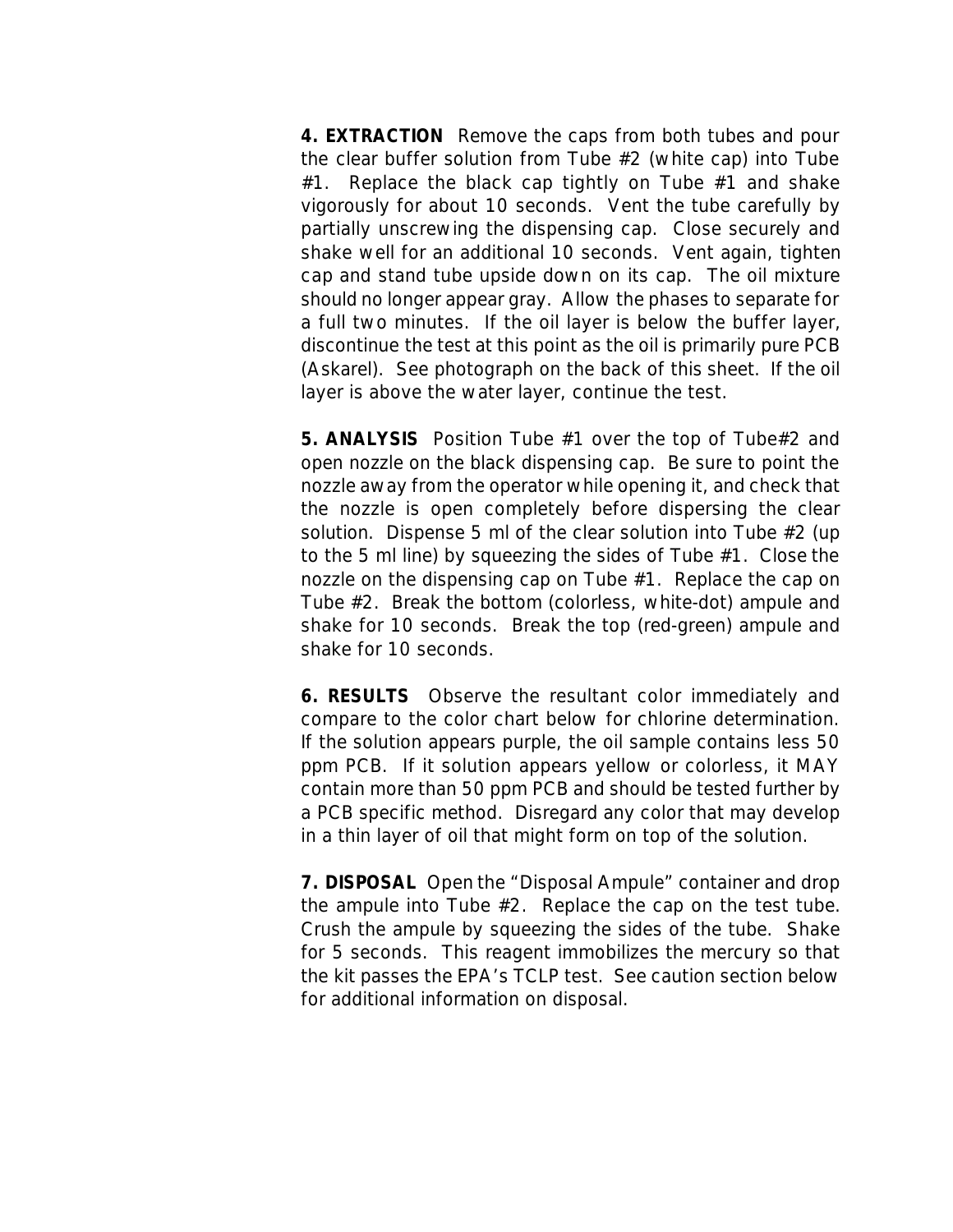## **SUGGESTIONS FOR USING THE CLOR-N-OIL® PCB TEST KIT**

- ! The Clor-N-Oil Test Kit works on the principle of chlorine determination. Since PCBs are chlorine-based materials, the test kit is able to detect them. However, the test cannot distinguish between any other chlorine-containing such as trichlorobenzene which may also be found in transformer oil. These compounds may cause a result known as a "false positive", i.e., the oil will indicate the presence of over 50 ppm PCBs, but when analyzed by gas chromatography will show a value less than 50 ppm.
- ! The test works on the principle of chloride detection. Therefore, contamination by salt (sodium chloride), sea water, perspiration, etc., will give a false positive result and further testing in a laboratory will be necessary.
- ! Never touch the ampules, the holder inside the tube, or the pipette tip, as it may contaminate the test.
- ! The kit should be examined upon opening to see that all of the components are present and that all the ampules (5) are in place and not leaking. The liquid in Tube  $#2$  (red cap) should be approximately  $\frac{1}{2}$  inch above the 5 ml line and the tube should not be leaking. The ampules are not intended to be completely full.
- ! The Clor-N-Oil test is not intended for samples that contain water. If Tube #1 feels noticeably warm, builds up pressure, or loses its gray color in Step 3, the sample probably contains water and the test should not be continued. Another test may be attempted if the oil sample is dried first.
- ! Perform the test in a warm, dry area with adequate light. In cold weather, a truck cab is sufficient. If a warm area is not available, Step 3 should be performed while warming Tube #1 in palm of hand.
- ! When drawing the oil sample into the pipette, do not submerge the pipette tip too deeply as it will cause the pipette to drip.
- ! When inserting the pipette into the plastic test tube, insert it all the way to the 5 ml line. This prevents oil from getting on the tube walls and ampule holder, resulting in too much oil in the tube.
- ! Always crush the colorless ampule in each tube first. If this sequence has not been followed, stop the test immediately and start over using another complete kit. When an incorrect testing sequence is followed, a false negative may result which may allow a contaminated sample to pass without detection.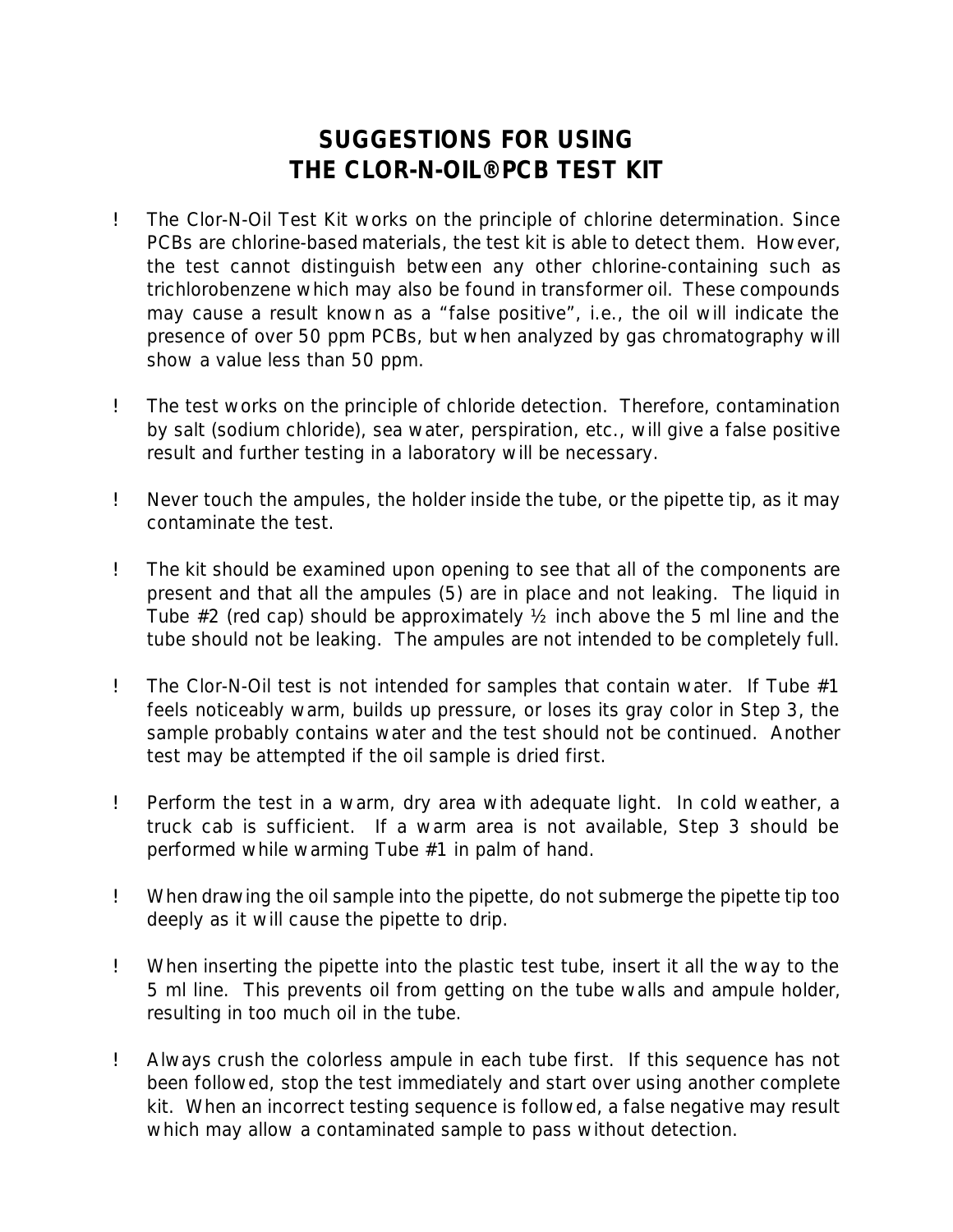- **!** In Step 4, tip Tube  $#2$  to an angle of only  $45^{\circ}$  to prevent the ampule holder from sliding out.
- ! This test is intended for use only with transformer oil of petroleum origin, and is not intended for testing other types of fluids.

### **SPECIAL INSTRUCTIONS FOR ASKAREL-FILLED TRANSFORMERS**

! In Step 4, **if the oil layer goes to the bottom (shown in the photograph above), discontinue test at this point as the oil is primarily pure PCB (Askarel).** Continuing the test further will transfer the oil into Tube #2 and leave the water layer behind, which will cause false results.

### **CAUTION**

- ! When crushing the glass ampules, press firmly in the center of the glass ampule **ONCE**. Never attempt to re-crush broken glass as it may come through the plastic and cut fingers.
- ! In case of accidental breakage or spillage onto skin or clothing, wash immediately with large amounts of water. All the ampules are poisonous and should not be taken internally.
- ! Do not carry kits on passenger aircraft.
- ! Dispose of used kits properly. Tube #1 and #2 may contain residual PCB's and should be treated as PCB waste if the test results is positive. The mercury in Tube #2 is made insoluble by the disposal ampule and used kits will pass the USEPA TCLP test for land disposal. More stringent state and local regulations may apply. Contact Dexsil if you have any specific questions concerning disposal procedure.
- ! The gray ampule in the black-capped test tube contains metallic sodium. Metallic sodium is a flammable solid and is water reactive.
- ! Wear rubber gloves and safety glasses while performing test.
- ! Read the Material Safety Data Sheet before performing the test.
- ! Keep Out of Reach of Children.